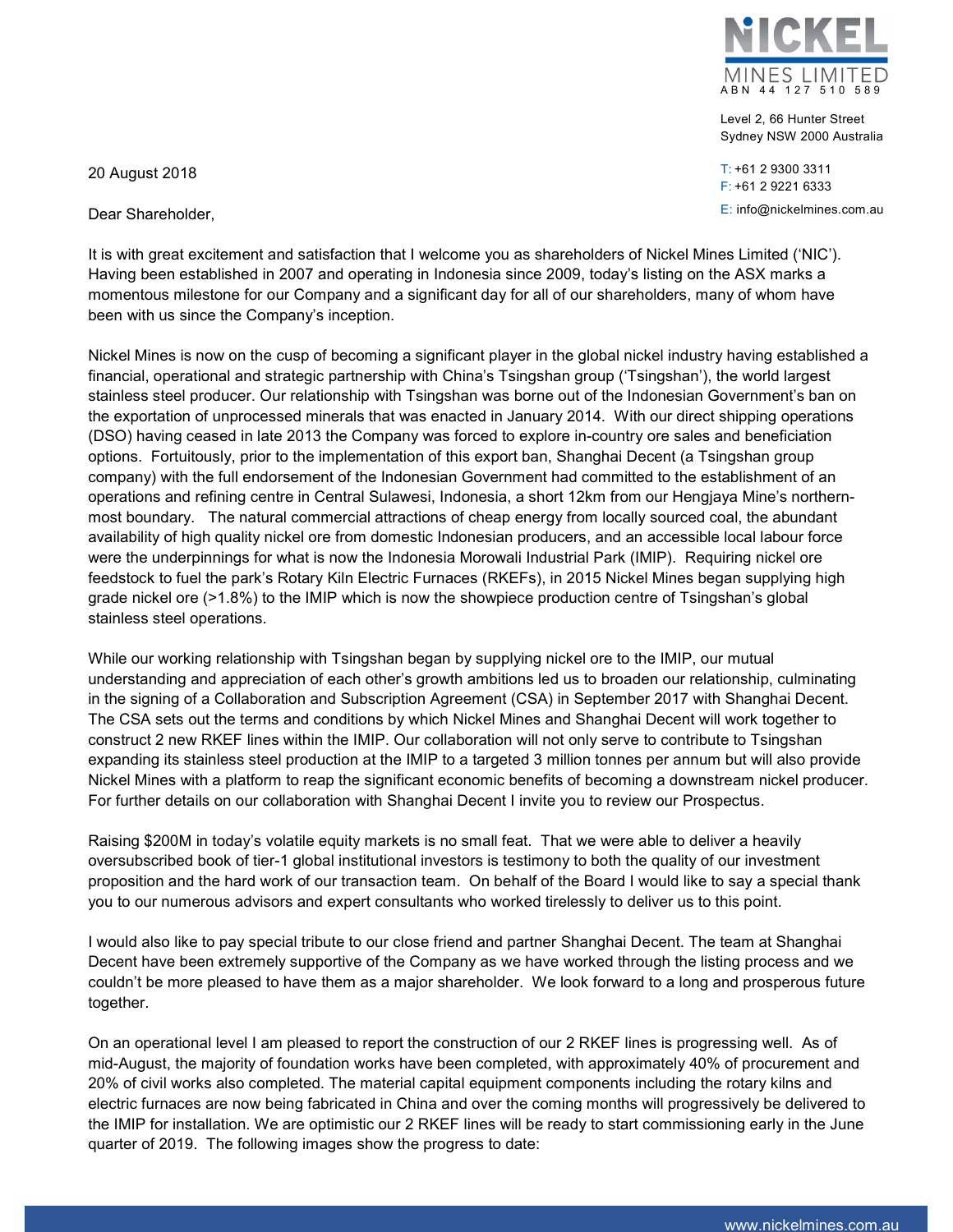



Base structure for Electric Furnace #1 Base structure for Electric Furnace #2







Kiln Column Electrical Switch Room

While Nickel Mines currently holds a 25% interest in the 2 RKEF lines, having now completed our IPO, the Company will shortly exercise its contractual option under the CSA to move to a 60% ownership interest.

I am also excited to convey to you a further material development for our Company. As disclosed in the Prospectus, in early June Nickel Mines signed a Memorandum of Understanding (MOU) with Shanghai Decent to construct, own and operate an additional 2 RKEF lines. This MOU is rapidly progressing towards a definitive agreement, an outcome that will further enhance our growth story with investors. With the option of moving to 100% of 4 RKEF lines with total output of ~33kt of Nickel metal per annum, Nickel Mines could lay claim to being the largest listed pure-play nickel producer in the world.